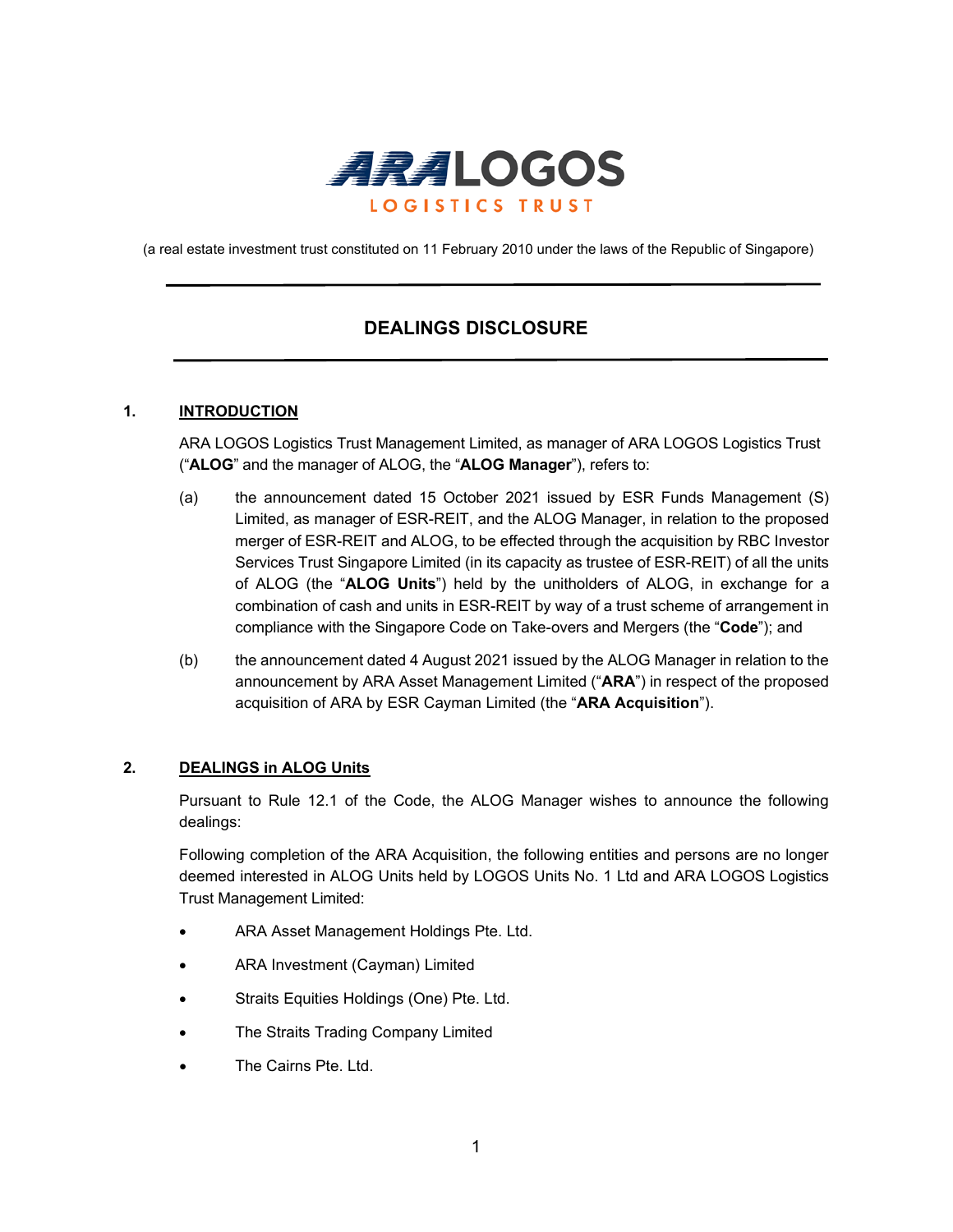- Raffles Investments Private Limited
- Tecity Pte. Ltd.
- Aequitas Pte. Ltd.
- Tan Chin Tuan Pte. Ltd.
- Dr Tan Kheng Lian
- Alexandrite Gem Holdings Limited
- Athena Logistics Holding Ltd
- WP Global LLC
- Warburg Pincus Partners II, LP.
- Warburg Pincus Partners GP LLC
- Warburg Pincus & Co.
- Lim Hwee Chiang

Other than Mr Lim Hwee Chiang who owns or controls 2,541,860 ALOG Units after the dealings reported above, representing approximately 0.18% of the total number of ALOG Units in issue, the rest of the entities and persons as set out above no longer hold any ALOG Units.

# **BY ORDER OF THE BOARD**

# **ARA LOGOS Logistics Trust Management Limited**

(as manager of ARA LOGOS Logistics Trust) (Company Registration No. 200919331H)

Karen Lee Chief Executive Officer 21 January 2022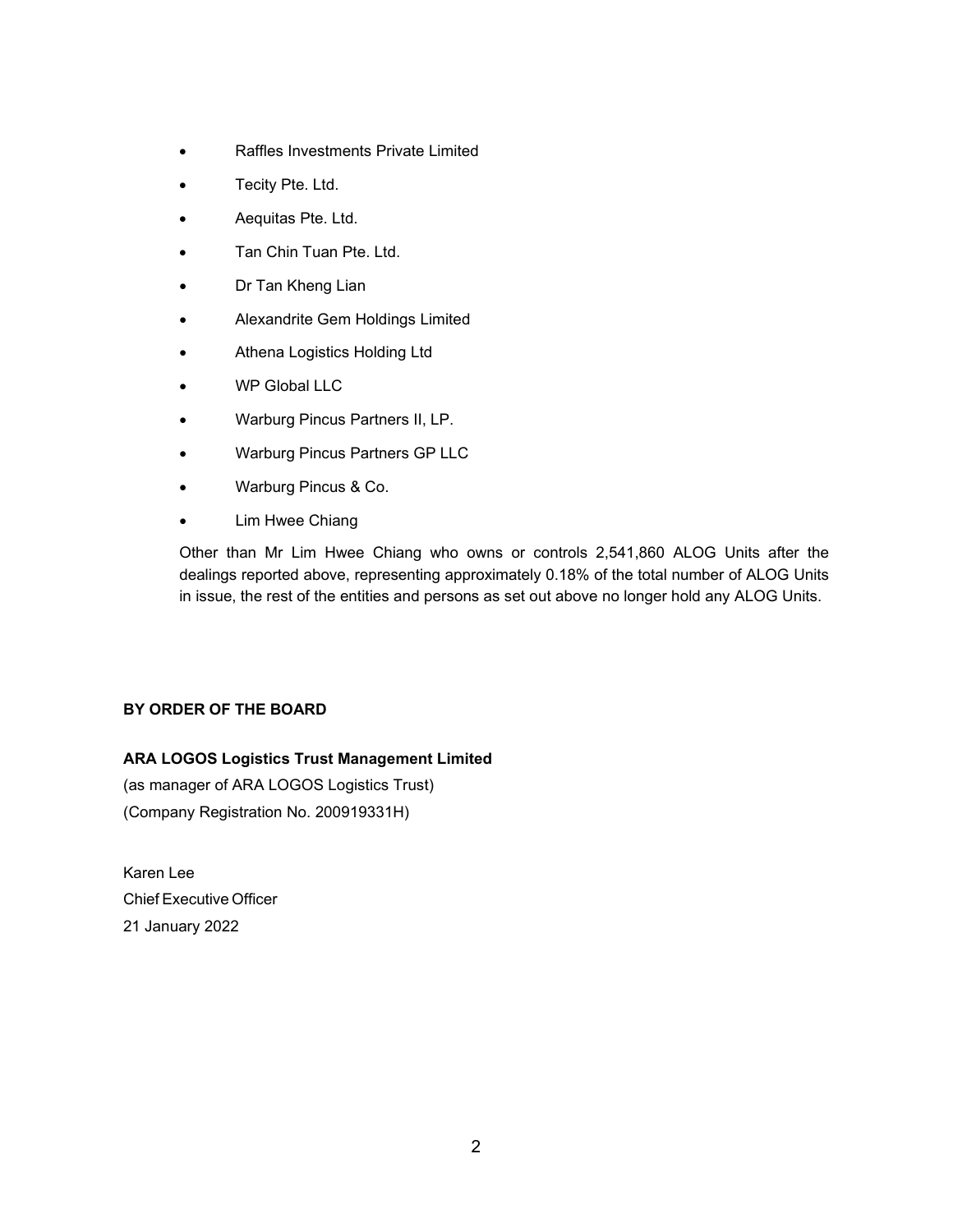## **Responsibility Statement**

The directors of the ALOG Manager (including those who may have delegated detailed supervision of this Announcement) have taken all reasonable care to ensure that the facts stated and opinions expressed in this Announcement are fair and accurate and that there are no other material facts not contained in this Announcement, the omission of which would make any statement in this Announcement misleading. The directors of the ALOG Manager jointly and severally accept responsibility accordingly.

Where any information has been extracted or reproduced from published or otherwise publicly available sources or obtained from a named source (including the announcement dated 4 August 2021 released by ESR Cayman Limited in relation to the proposed acquisition of up to 100% of the issued share capital and voting power in ARA Asset Management Limited), the sole responsibility of the directors of the ALOG Manager has been to ensure through reasonable enquiries that such information is accurately extracted from such sources or, as the case may be, reflected or reproduced in this Announcement.

#### **ABOUT ARA LOGOS LOGISTICS TRUST ("ALOG")**

Listed on the Singapore Exchange on 12 April 2010, ARA LOGOS Logistics Trust ("**ALOG**") is a real estate investment trust ("**REIT**") that invests in quality income-producing industrial real estate used for logistics purposes, as well as real estate-related assets in the Asia Pacific. ALOG is managed by ARA LOGOS Logistics Trust Management Limited.

As at 30 September 2021, ALOG's portfolio comprises 29 high quality logistics warehouse properties strategically located in established logistics clusters in Singapore and Australia as well as 49.5% and 40.0% stakes in the New LAIVS Trust and Oxford Property Fund respectively. The portfolio has a total gross floor area of approximately 1.0 million square metres and is valued at approximately S\$[1](#page-2-0).8 billion $^{\left(1\right)}$ .

For more information, please visit https://www.aralogos-reit.com.

#### **ABOUT ARA LOGOS LOGISTICS TRUST MANAGEMENT LIMITED**

ALOG is managed by ARA LOGOS Logistics Trust Management Limited (the "**Manager**"), a wholly-owned subsidiary of LOGOS. ARA Asset Management Limited ("**ARA**") is a majority shareholder of LOGOS, which operates as ARA's global logistics real estate platform.

LOGOS is one of Asia Pacific's leading logistics property groups. It has total Assets Under Management ("**AUM**") of US\$17 billion<sup>[\(2\)](#page-2-1)</sup>, comprising more than 9.0 million sqm of property owned and under development across 26 ventures, including ALOG. As a vertically integrated business, LOGOS manages every aspect of logistics real estate, from sourcing land or facilities, to undertaking development and asset management, on behalf of some of the world's leading global real estate investors.

ARA Asset Management is part of the ESR Group (the "**Group**"), APAC's largest real asset manager powered by the New Economy and the third largest listed real estate investment manager globally. With US\$140 billion in gross AUM, our fully integrated development and investment management platform extends across key APAC markets, including China, Japan, South Korea, Australia, Singapore, India, New Zealand and Southeast Asia, representing over 95% of GDP in APAC, and also includes an expanding presence in Europe and the U.S. We provide a diverse range of real asset investment solutions and New Economy real estate development opportunities across our private funds business, which allow capital partners and customers to capitalise on the most significant secular trends in APAC. With 14 listed REITs managed by the Group and its associates, ESR is the largest sponsor and manager of REITs in APAC with a total AUM of US\$45 billion. Our purpose – *Space and Investment Solutions for* 

<span id="page-2-0"></span><sup>1</sup> Portfolio value includes ALOG's 49.5% and 40.0% stakes in the New LAIVS Trust and Oxford Property Fund respectively.

<span id="page-2-1"></span><sup>2</sup> As of 30 September 2021, with June 2021 FX rates applied.